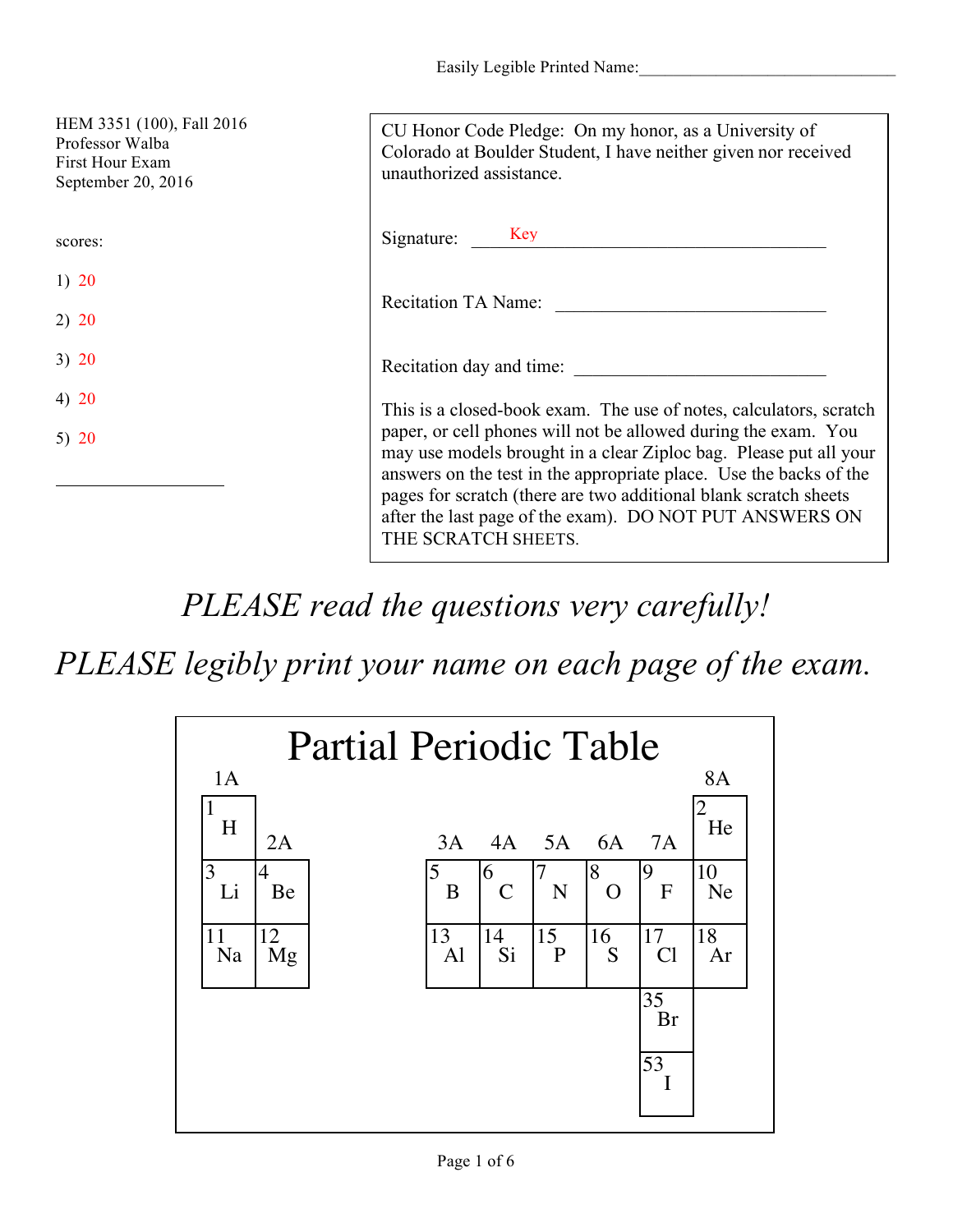1 (20 pts) a) For 2 methylbutane (structure shown at right), sighting down the C2-C3 bond, define the eclipsed conformation shown in the Newman projection on the energy diagram below as having 0° dihedral angle.

Draw Newman projections of the three **staggered** conformations of 2-methylbutane, sighting down the C2-C3 bond, in the boxes. Please **rotate the back carbon clockwise** moving from 0° to 60°, 180°, and 300°.

Complete the energy diagram by indicating the relative energy of **all** the conformations (eclipsed, staggered, and everything in between) in the rotation from  $0^{\circ}$  to  $360^{\circ} = 0^{\circ}$  using a smooth curve.



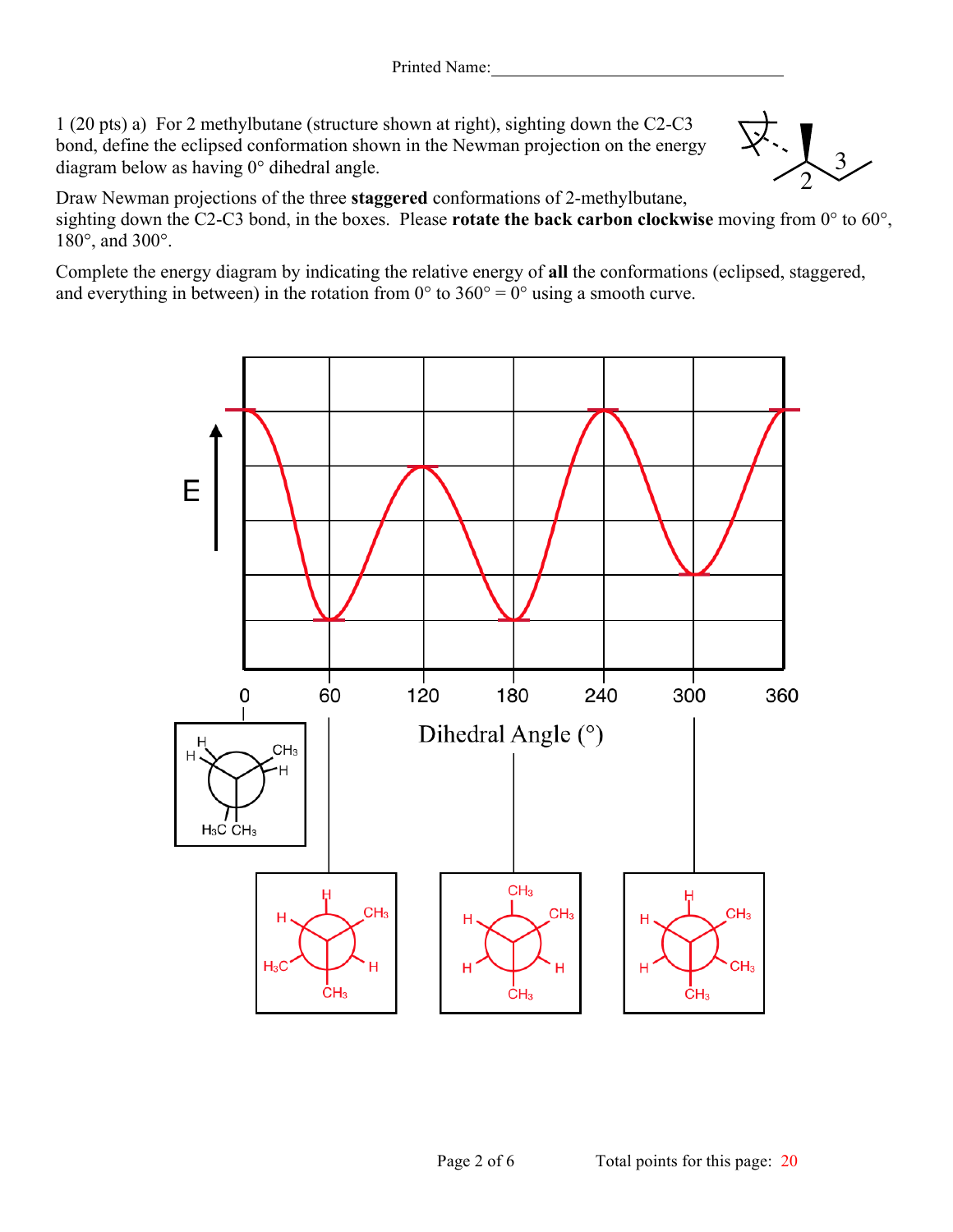2) (20 pts) a) Draw skeletal structures (molecular graphs NOT showing the hydrogens) for all possible constitutional isomers AND alkene stereoisomers with molecular formula  $C_5H_{10}$ . Draw each isomer only once. Points will be deducted for missing structures, and for drawing the same structure more than once.



b) Referring to the equilibrium shown in Eq. 1

- 1. Is  $K_{eq}$  greater than 1 or less that 1? Greater than one
- 2. Which side of the equation is more stable? Right side
- 3. Give a **very short** explanation for your answer.

The relative stability of the ions dominates the relative energy. Oxygen is more electronegative than nitrogen. Therefore, the hydroxide ion is more stable than the amide anion. The right side of the equation is more stable, and  $Keq \ge 1$ 

c) Referring to the equilibrium shown in Eq. 2

Eq. 2 
$$
H_3 Q^{\oplus} + H_3 W
$$
  $\longrightarrow$   $H_2 O: + H_4 N^{\oplus}$ 

- 1. Is  $K_{eq}$  greater than 1 or less that 1? ? Greater than one
- 2. Which side of the equation is more stable? Right side
- 3. Give a **very short** explanation for your answer. Nitrogen is less electronegative than oxygen. Therefore, the ammonium cation is more stable than the hydronium cation. The right side of the equation is more stable, and  $Keq > 1$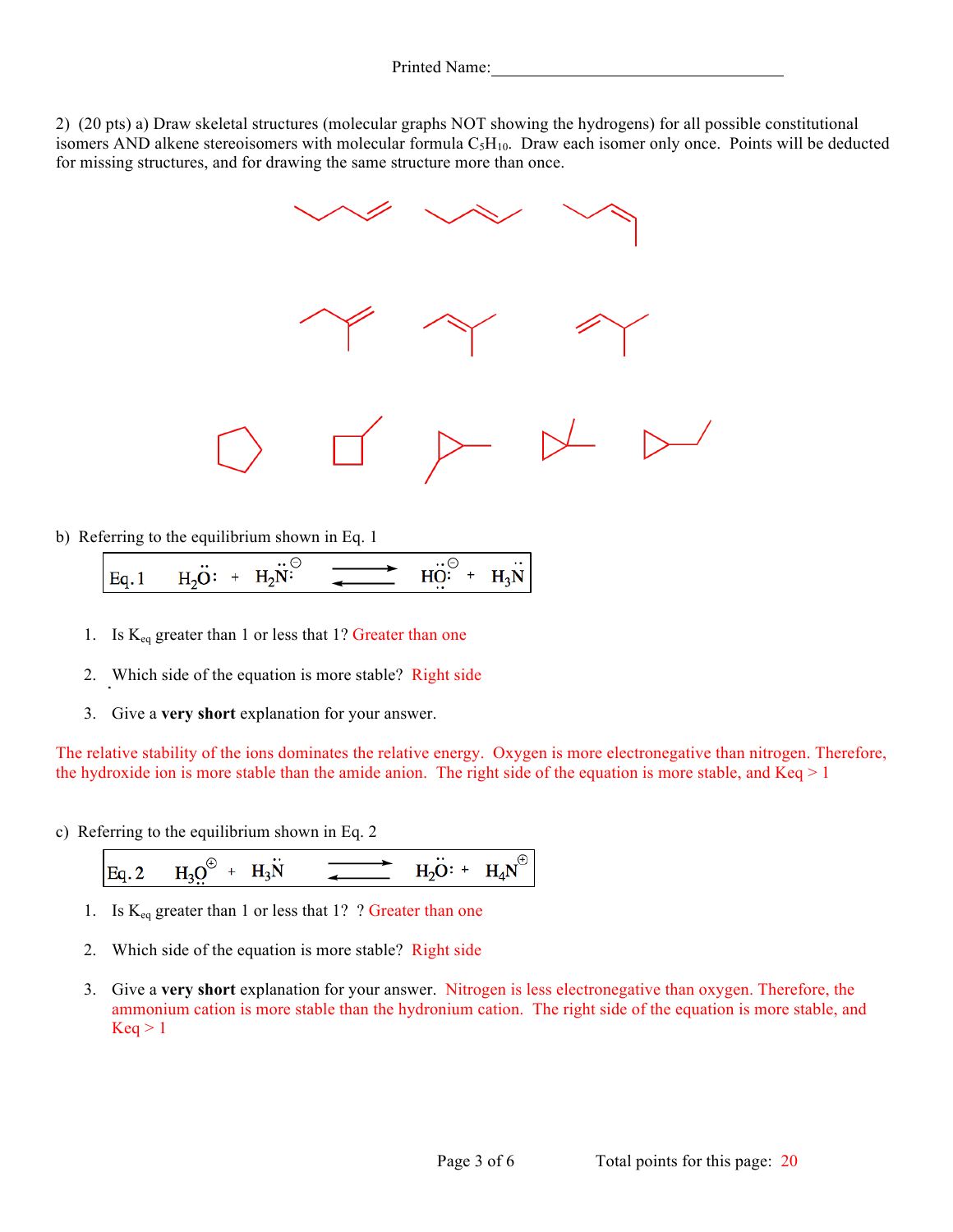3) (20 pts) Draw the skeletal structure (molecular graph) for the **single major product** of each of the following reactions.

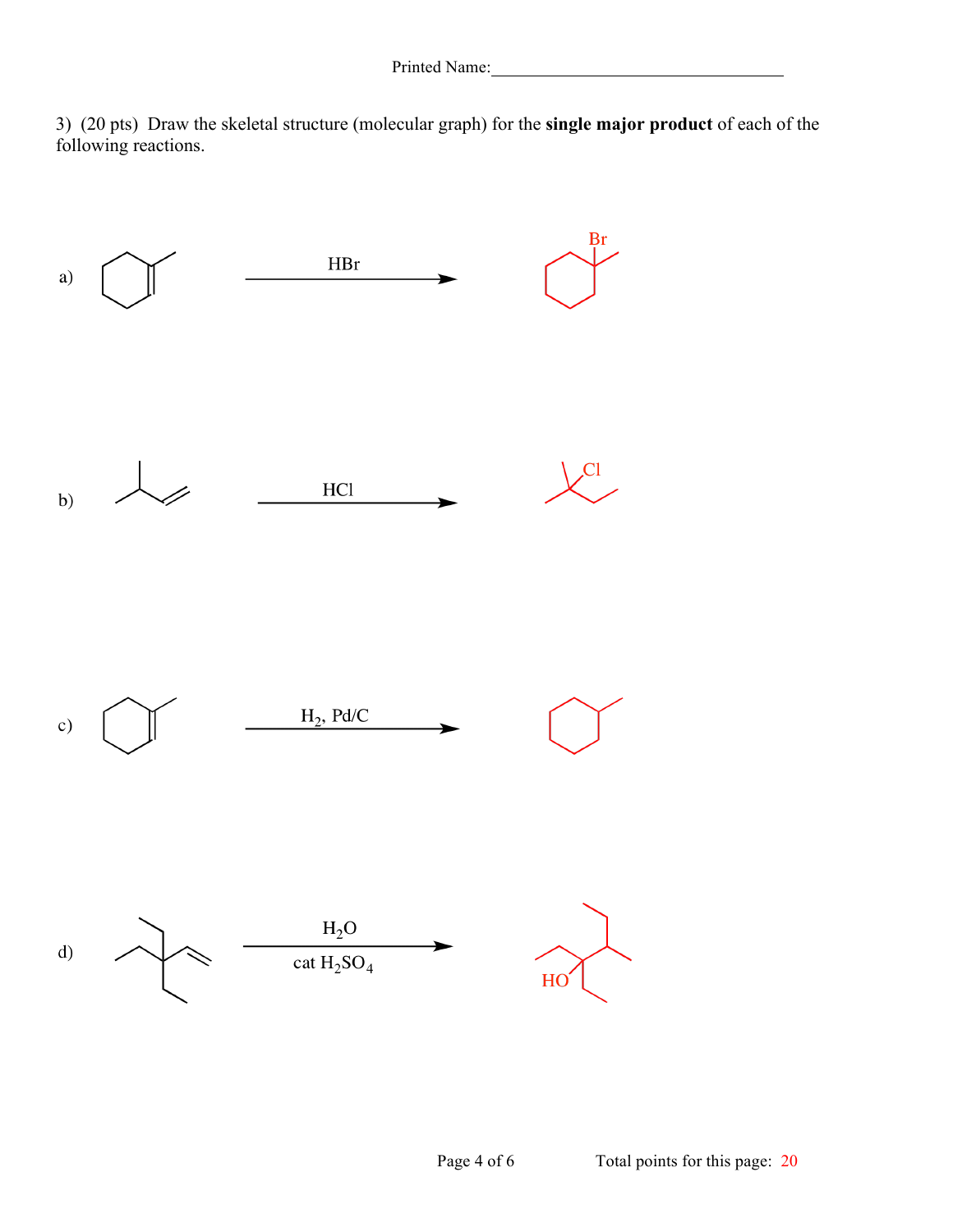4) (20 pts) a) Reaction of 1,3-pentadiene (diene - pronounced "dye een" - means two double bonds) with HBr gives a single product in high yield. The product comes from a carbocation intermediate with geometry (bond lengths) that cannot be described by a single valence bond structure. Representing the structure of this cation requires the valence bond with resonance model. Draw the resonance structures representing the cation reactive intermediate in the square brackets, and give the structure of the product in the box below the vertical arrow.



b) For each of the following pairs of structures, circle the stronger base.